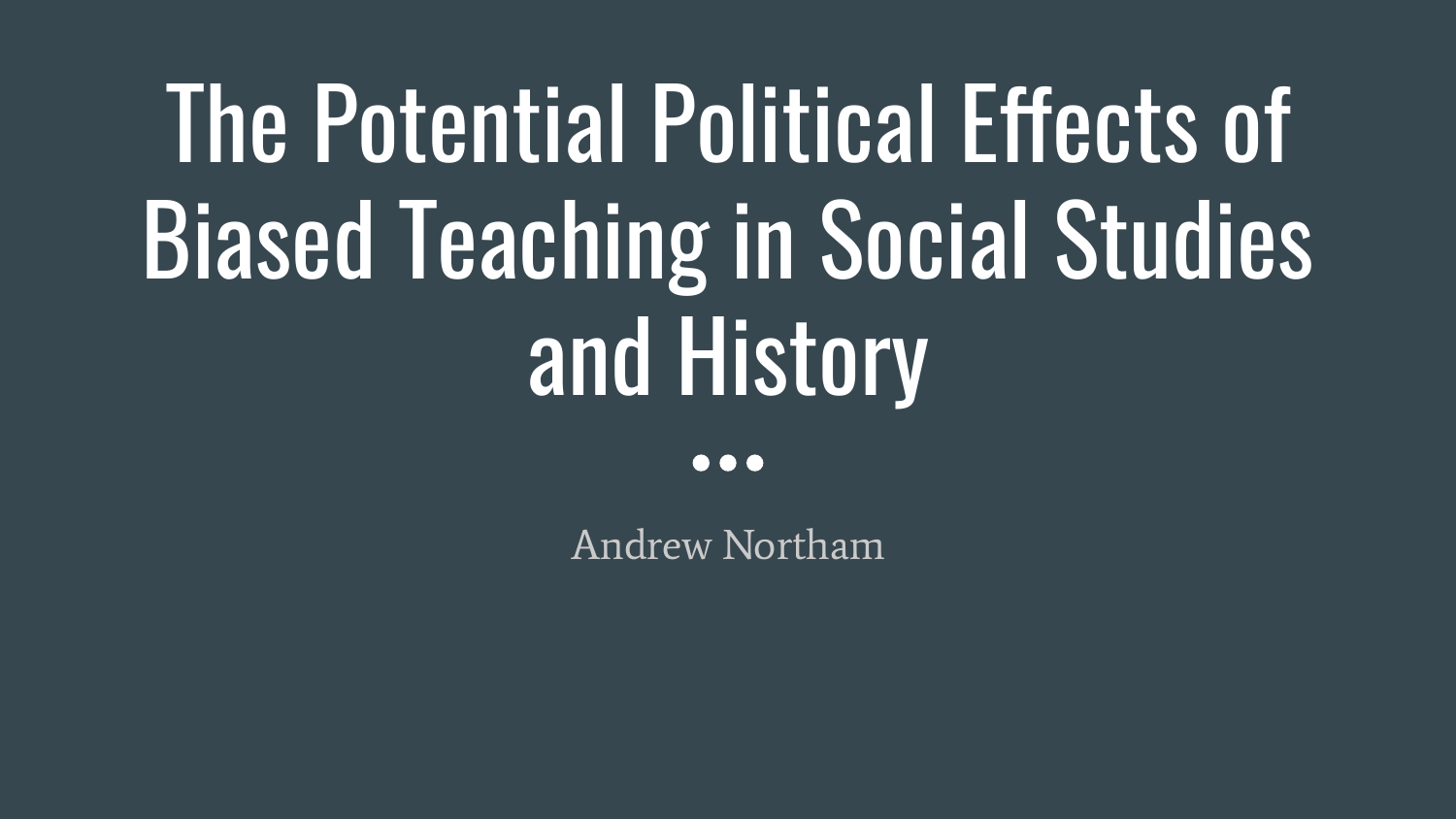#### Intro/Research Question

How and why could the political opinions of students be affected by the biased teaching of social studies and history teachers?

#### So What?

Political division is sewn by the lack of diversity of thought

Students are politically vulnerable at a young age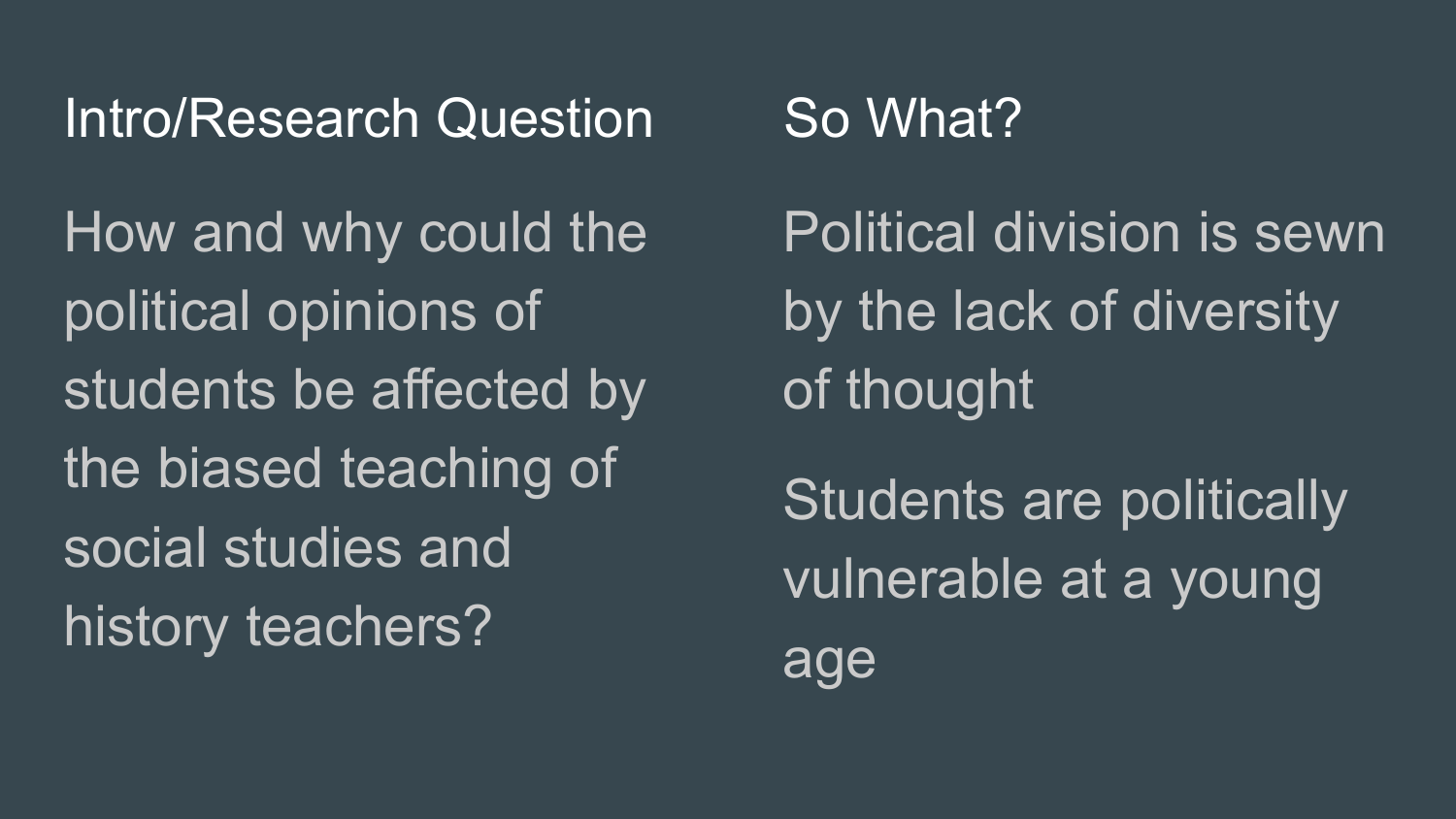# **Thesis**

Students' diversity of opinion is harmed by biased teaching and objective learning is the most productive way for students to learn and think for themselves.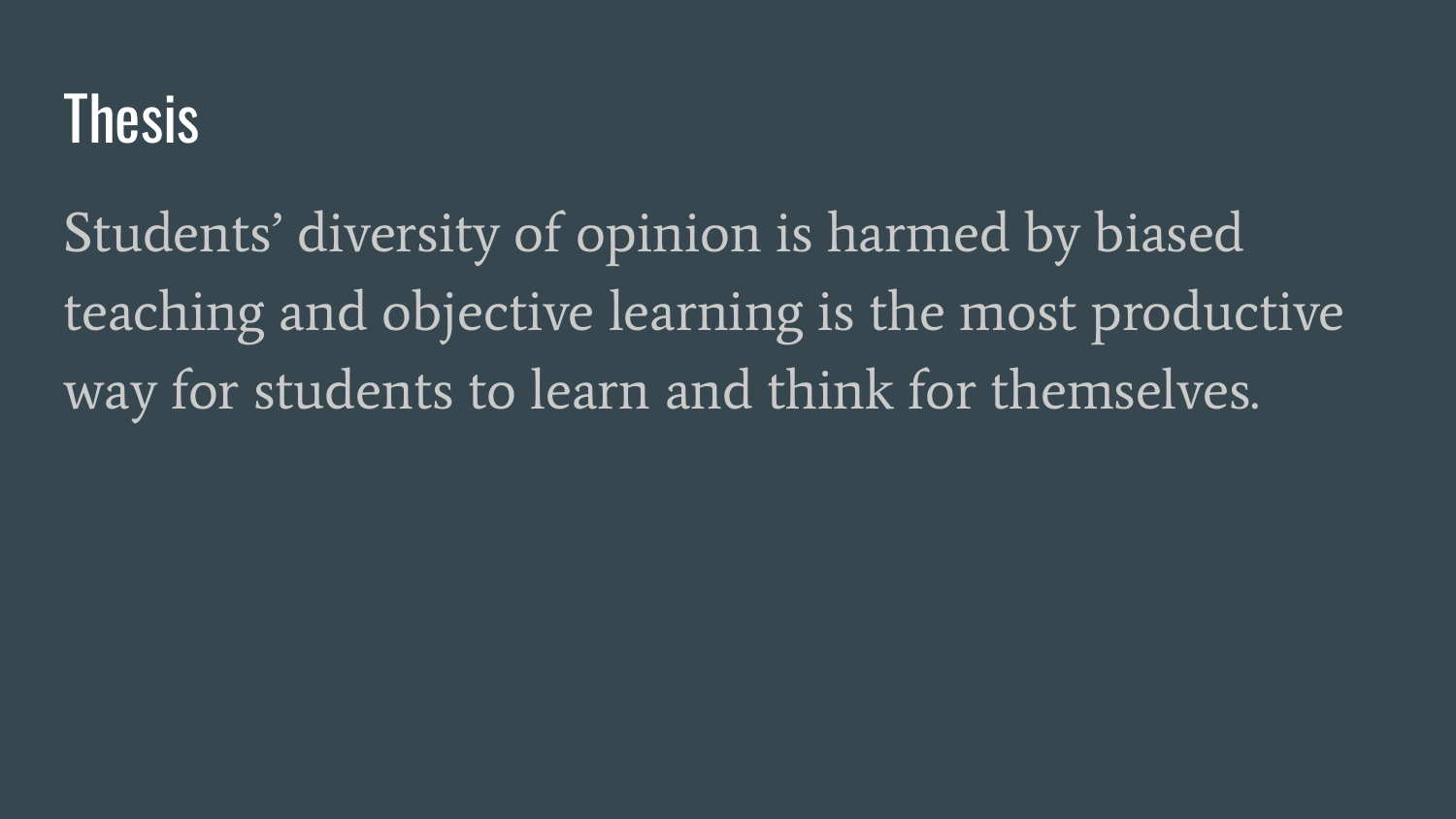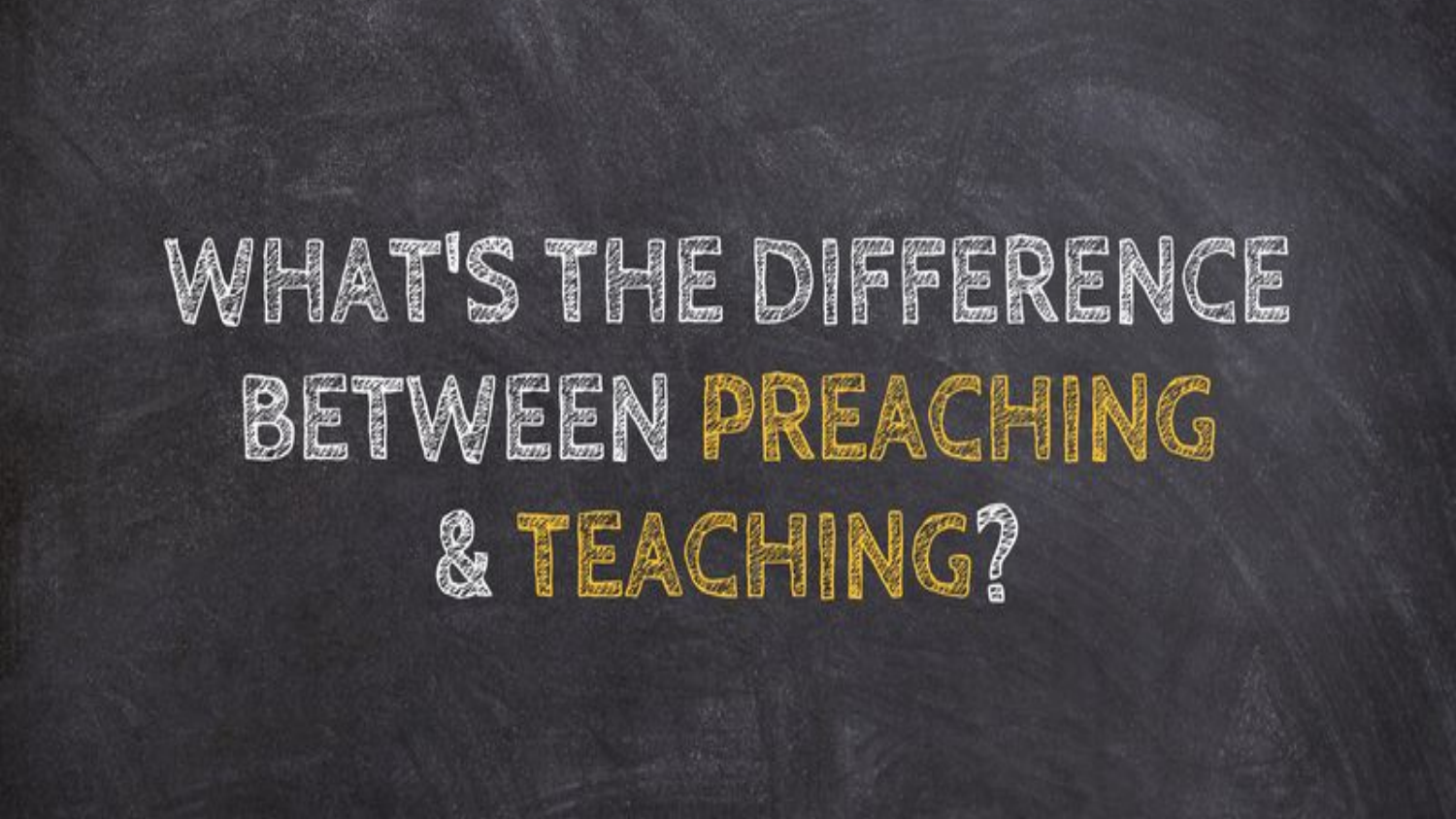### Case Selection

- Examine where political socialization can take place outside the family, like schools (Jensen, Palonsky)
- Survey of over 1200 educators in social sciences, looking for political affiliation (Pritchard)
- Survey of educators seeking definition of what history means to present bias (Yilmaz)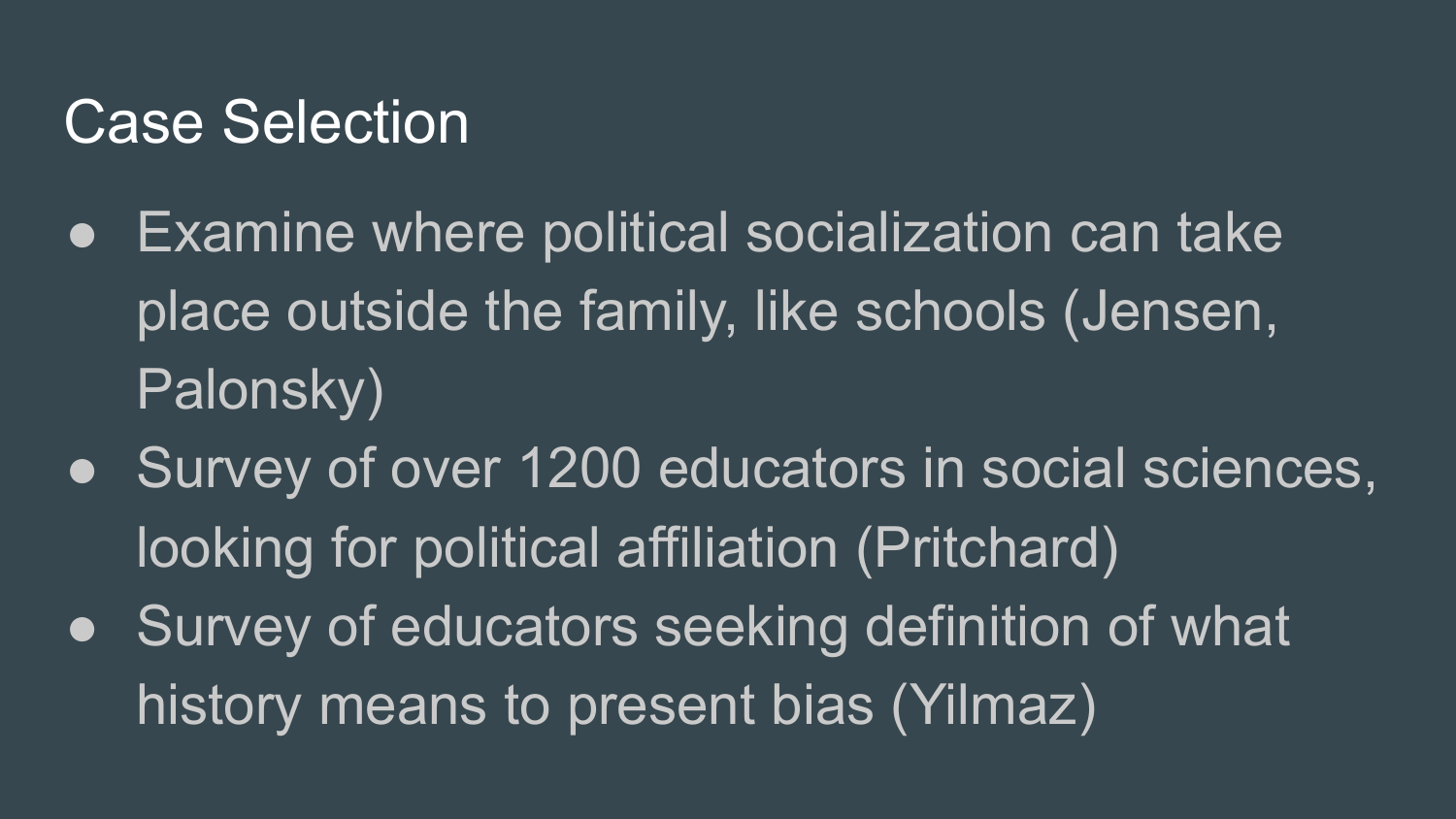#### Research Design

#### **Find where** socialization take place

**Show that** biased teaching is prevalent

**Examine** effects of biased teaching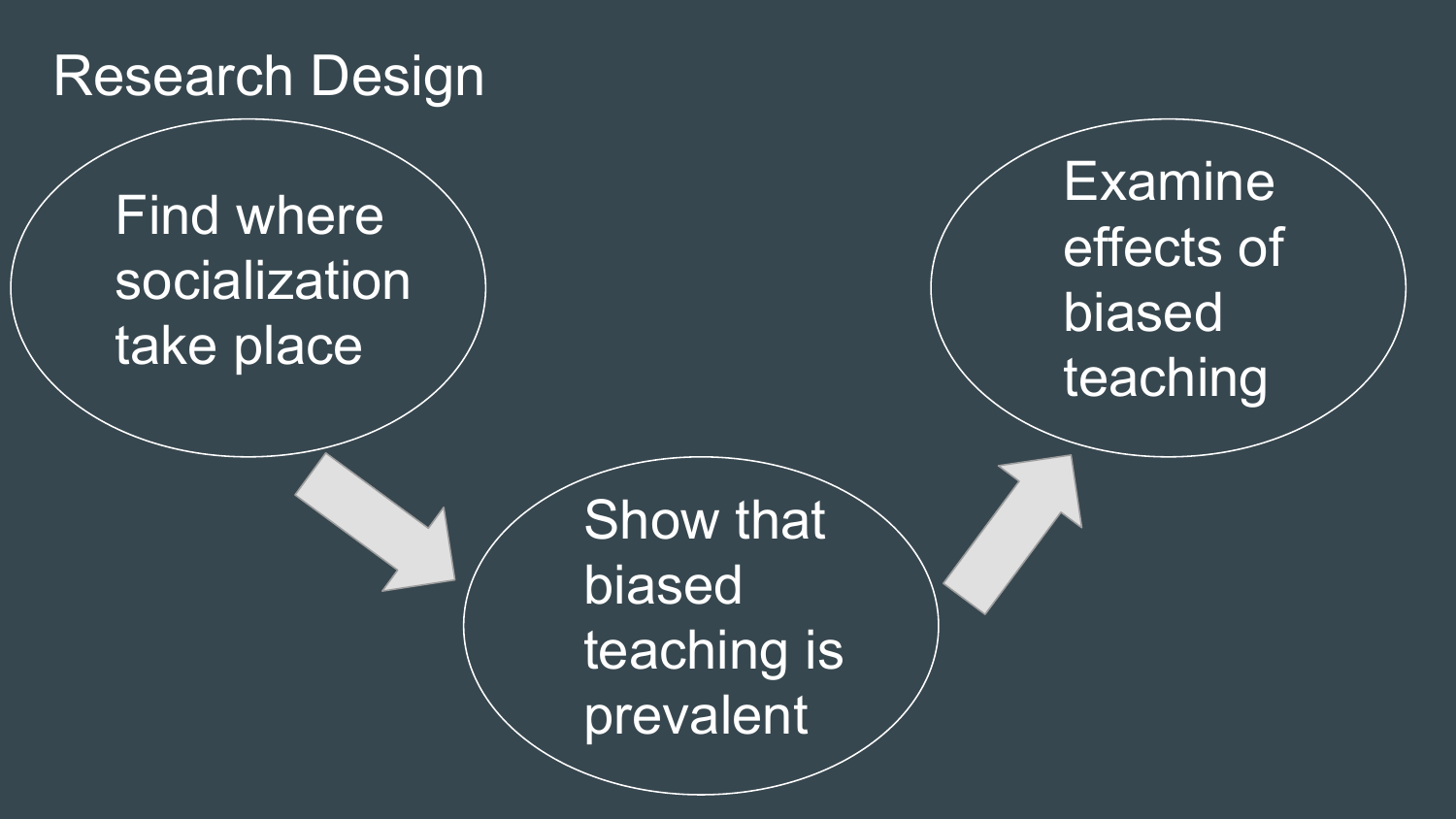## Analysis

- Political socialization can take place in schools
- Educators have an overwhelmingly left wing bias towards politics
- Positives and negatives to biased teaching and objectivity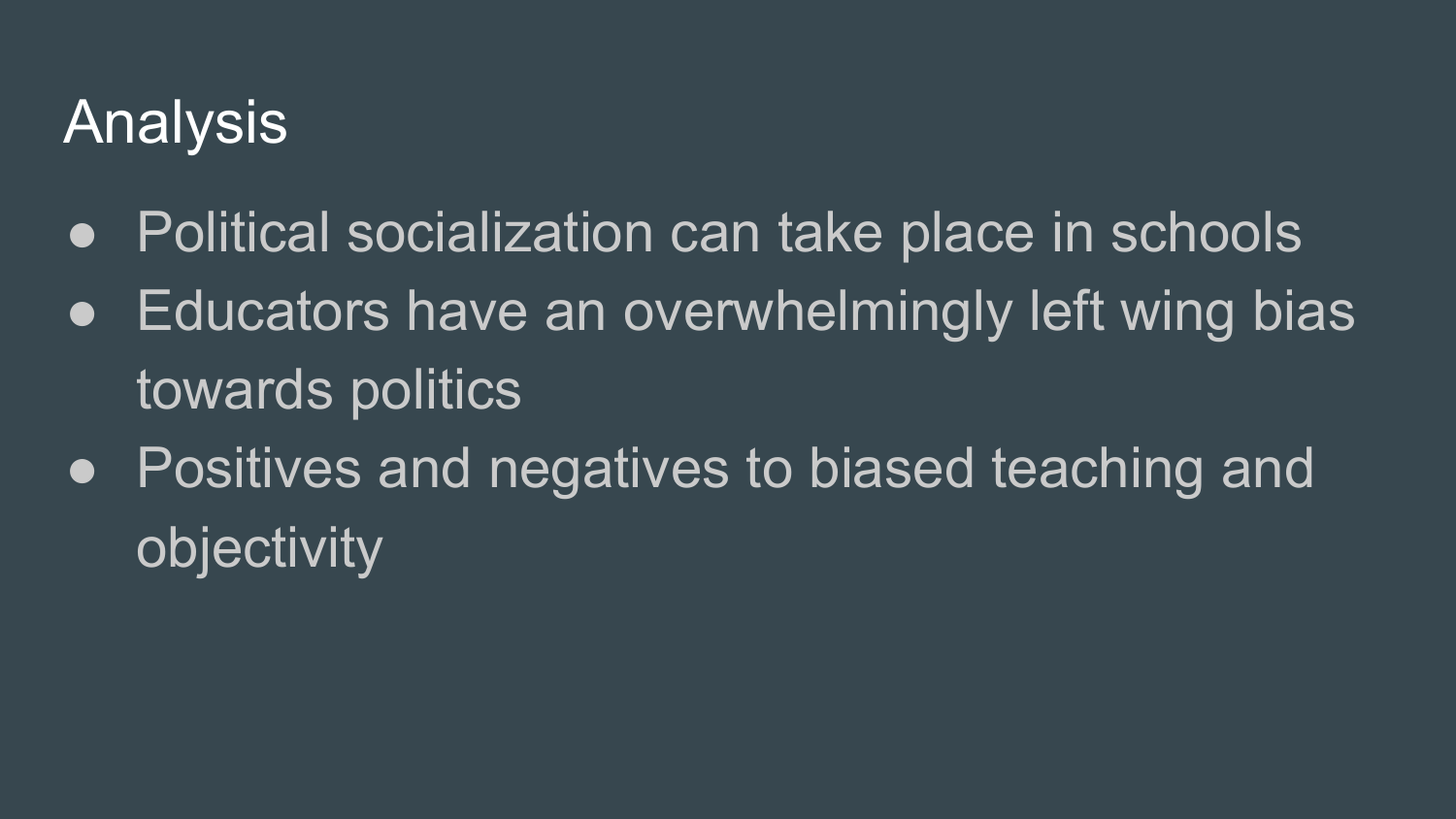### **Conclusion**

The benefits of objective learning share the benefits of biased teaching, while adding diversity of thought and independence to students' minds.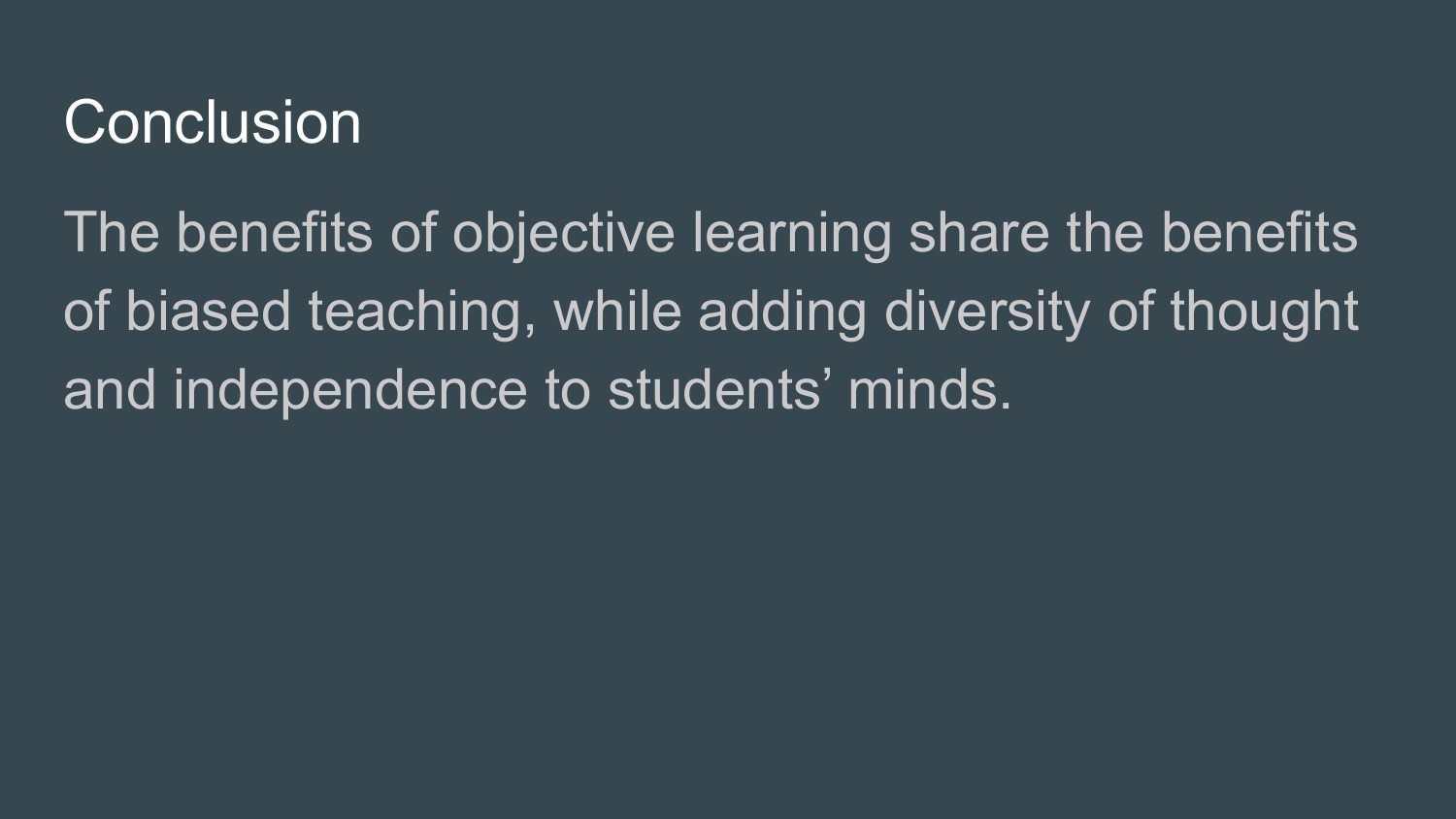#### **Sources**

Armor, J. David, et al. "Professors' Attitudes Toward the Vietnam War," Public Opinion Quarterly, 31 (Summer 1967), 159-75. Caughie, Pamela L. "Impassioned Teaching." *Academe* 93, no. 4 (2007): 54-56. [www.jstor.org/stable/40253083.](http://www.jstor.org/stable/40253083) Ginocchio, Frederick L. "The Problems of Bias in the Teaching of Social Studies." *The Clearing House* 55, no. 7 (1982): 311-14. [www.jstor.org/stable/30186124](http://www.jstor.org/stable/30186124).

Jensen, Gale, and Albert Schrader. "Socialization." *Review of Educational Research* 35, no. 3 (1965): 201-08. [www.jstor.org/stable/1169826.](http://www.jstor.org/stable/1169826) Maranto, Robert, and Matthew Woessner. "Diversifying the Academy: How Conservative Academics Can Thrive in Liberal Academia." *PS: Political Science and Politics* 45, no. 3 (2012): 469-74. [www.jstor.org/stable/41691363.](http://www.jstor.org/stable/41691363)

Palonsky, Stuart B. "Political Socialization in Elementary Schools." *The Elementary School Journal* 87, no. 5 (1987): 493–505. [www.jstor.org/stable/1001427](http://www.jstor.org/stable/1001427).

Pritchard, Keith W., Sing-Nan Fen, and Thomas H. Buxton. "The Political Leanings of College Teachers of Education in Eight Selected Universities and Colleges." *The Western Political Quarterly* 24, no. 3 (1971): 549-59. [www.jstor.org/stable/446923](http://www.jstor.org/stable/446923)